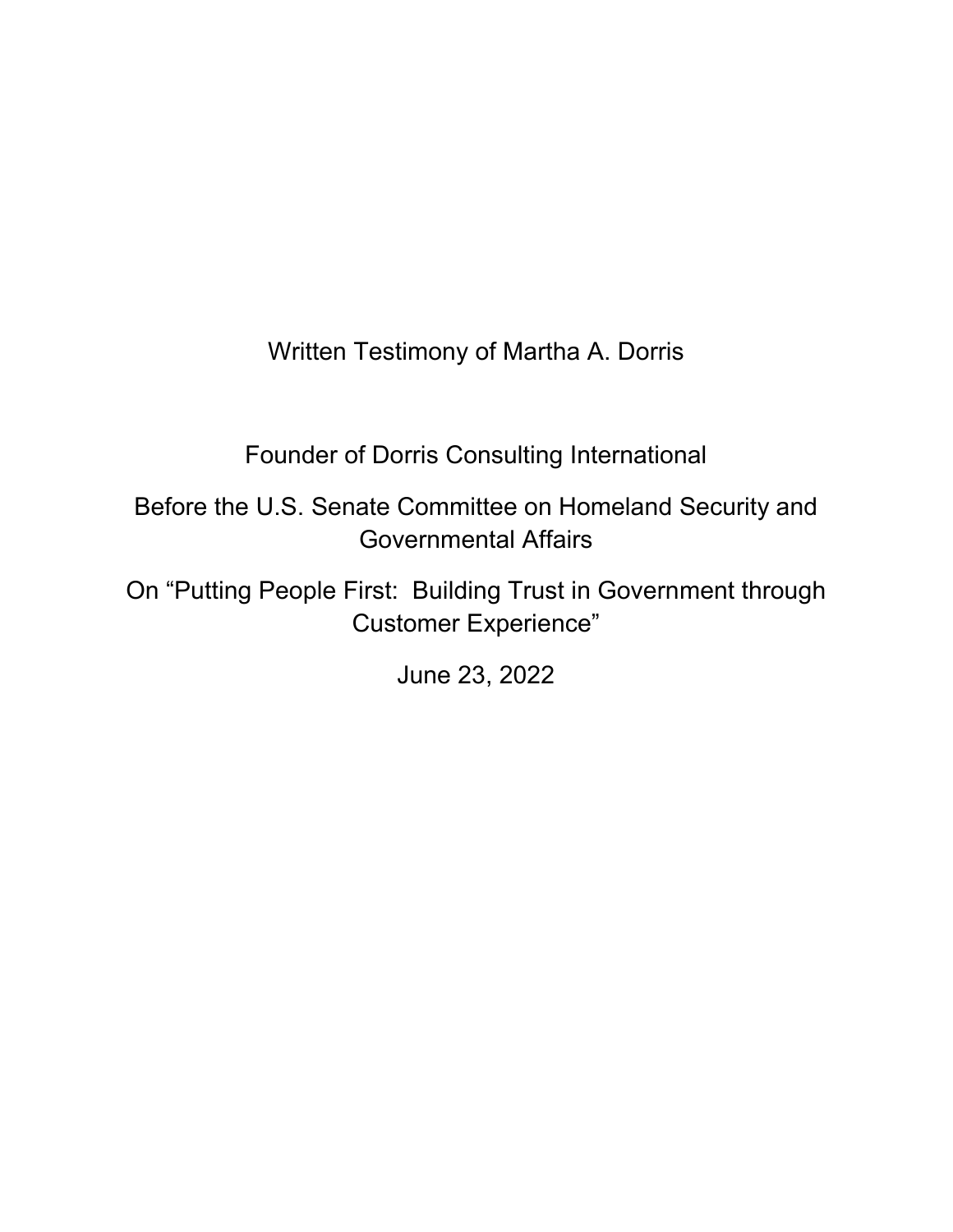Good morning Chairman Peters, Ranking Member of the Senate Homeland Security and Governmental Affairs Committee, and distinguished members of the subcommittee. Thank you for inviting me to testify today; it is a privilege to discuss how the federal government can improve the experience the American public has when interacting, engaging and transacting with them.

My name is Martha Dorris, and I am the Founder of Dorris Consulting International, a small business consultancy that helps government and industry transform government services through sharing best practices across agencies, connecting people, and recognizing and celebrating successes at all levels of government through the Service to the Citizen Awards. I have been in my current role for almost seven years. I previously served for 34 years with the U.S. General Services Administration, including twelve years as the Deputy Associate Administrator for the Office of Citizen Services. These experiences have made me acutely aware of the challenges and opportunities confronting federal agencies as they pursue improving citizen services.

Every day, millions upon millions of people are interacting with the U.S. government, in many different ways - whether it's seniors receiving monthly payments from Social Security; travelers going through TSA screening; survivors of national emergencies receiving resources to recover from floods, wildfires, etc; veterans who are interacting with the healthcare system or applying for their benefits; or people going to national parks. People depend on government information in their daily lives and some of these services are provided during the most critical moments in people's lives. It has been found that many people who are eligible for these services don't receive them due to the overly complex and cumbersome eligibility processes.

Democracy is built on a system of trust. The experience people have with their government when they need it the most is critical to building trust. Services that are difficult to use or having to navigate the organizational structures of the government impact the public's trust and vulnerability to emerging threats.

The public's experience over the past two plus years has increased their expectations in being able to access government information anytime, anywhere on any device. The public should be able to obtain consistent information and services online through a website via a computer or mobile device, via the phone, email, chat, or social media without having to start over each time. When someone needs information or a government service/benefit, it's normally at a vulnerable time in their life. That experience should be easy, transparent, secure, and timely.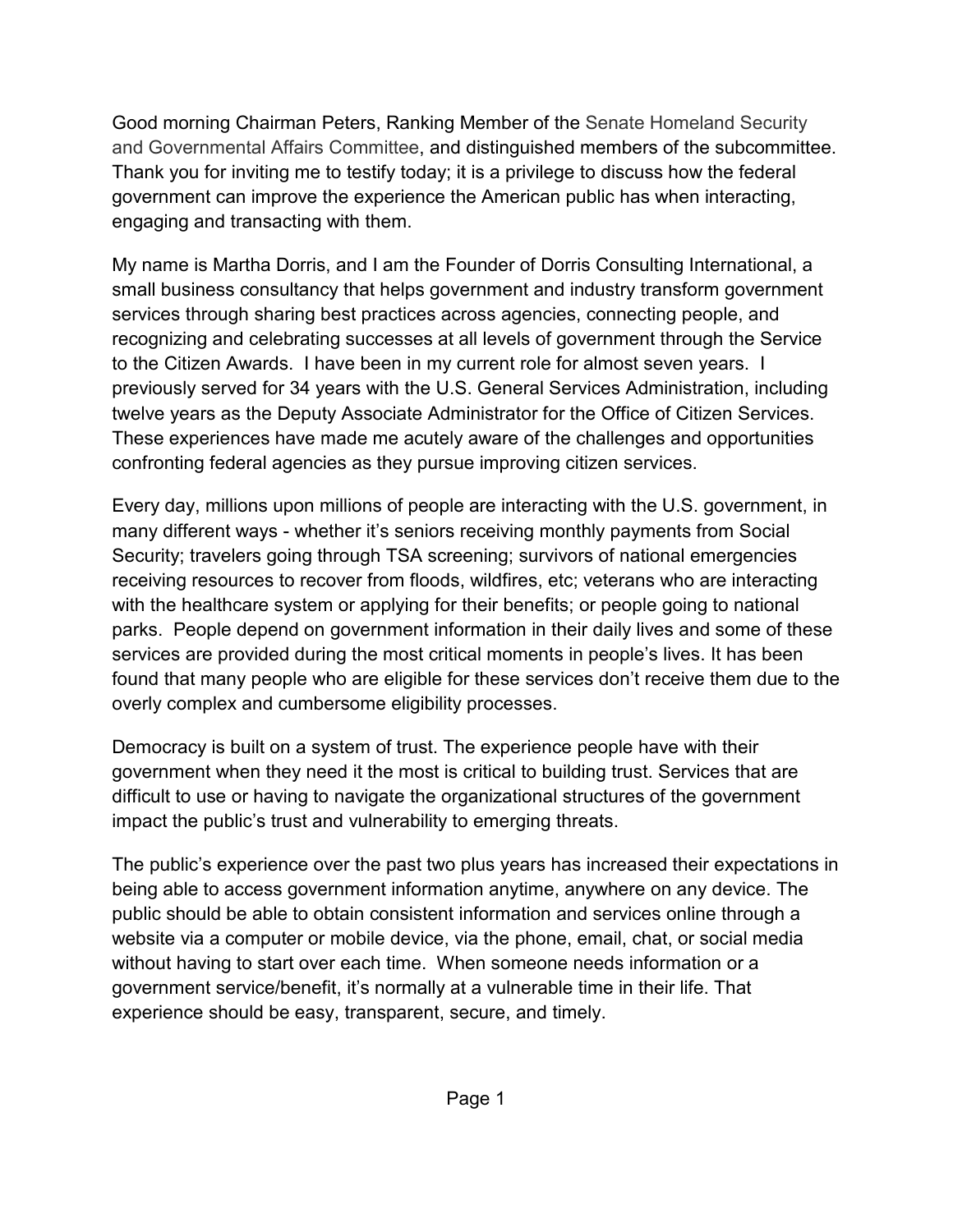Customer experience is a business discipline that can improve the delivery of services to the customer from the time someone has a need through the completion of a transaction. CX includes knowing who your customers are, understanding their expectations, listening to real-time feedback, designing services using human centered design techniques and making continual improvements through measures that matter. Creating a customer-focused culture is core to ensuring that customers' needs are met. Customers means the public, employees, businesses, and other agencies.

The public expects to access government information anytime, anywhere on any device. They should be able to obtain consistent information and services whether they are online through a website or mobile app, a call, email, chat, or social media. That experience should be easy, transparent, secure, and timely.

The Biden-Harris' Administration has focused on delivering excellent, equitable and secure federal services through their management agenda and Executive Order. A management agenda that specifically highlights CX signals to the political and career officials that improving government services is a priority. Together, they set the vision and roadmap for designing services during key life events by putting people first, identifying short-term commitments for agencies, and strategies for incorporating CX into the business of government.

Applying the principles and practices of customer experience is difficult in the private sector but has unique challenges in the government. The government serves a diverse population while most private sector companies can select the population they want to serve. In addition, CX in the private sector is driven by loyalty and revenue. The benefits of better service delivery in the government include increased efficiency, employee engagement, voluntary compliance of government mandates, simplifying lives of Americans and building trust in government. Meeting the needs of customers requires starting with the customer and working your way backwards.

Customer experience isn't about technology alone. The time is now to modernize government services. To transform digital experiences, we need to:

- 1. Modernize secure technology infrastructures including broadband, cloud, AI and collaborative technologies
- 2. Modernize government websites and contact centers to create a full end-to-end digital experiences
- 3. Ensure identity management is easy to use and secure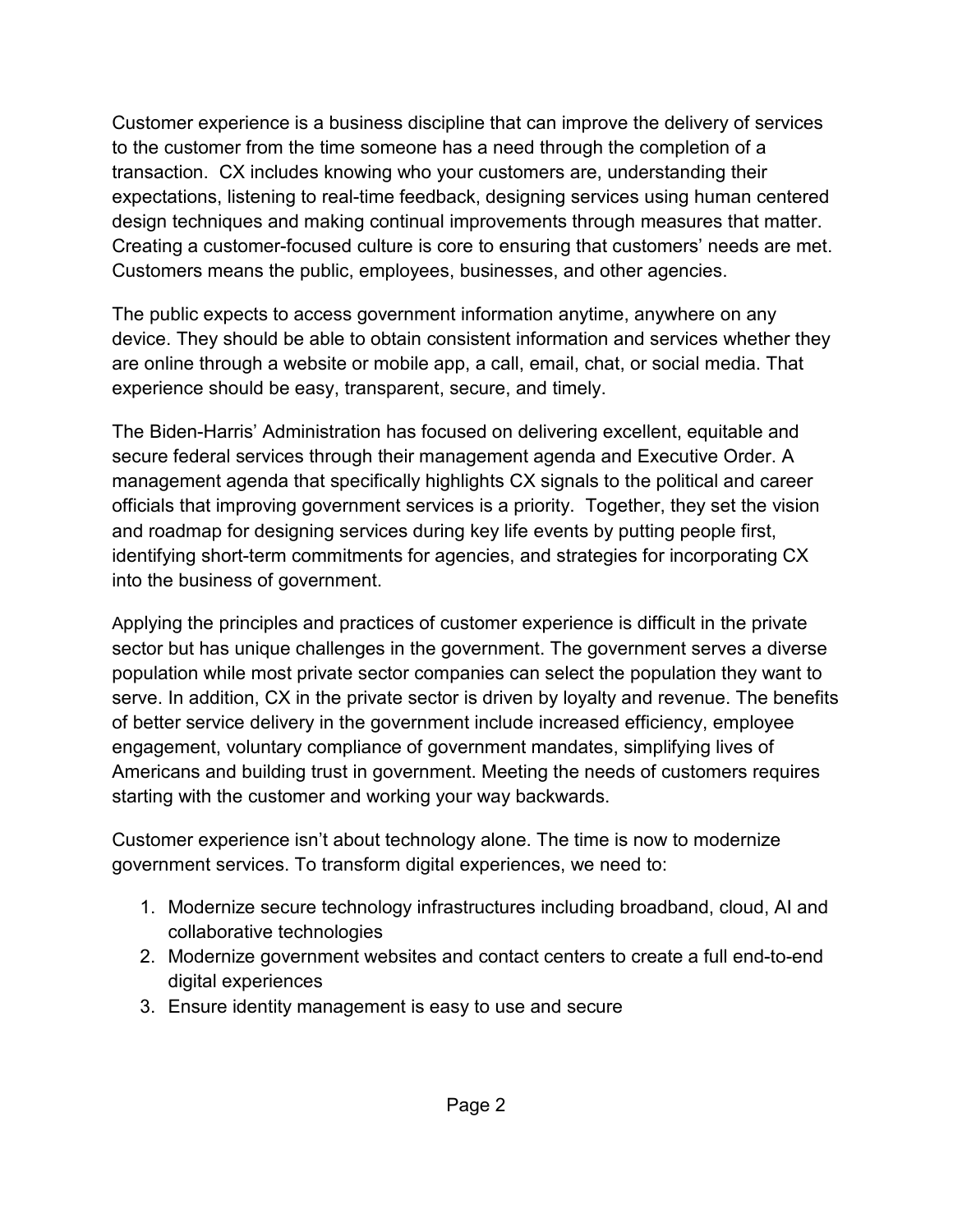- 4. Understand their customers by listening to feedback, using data analytics and human centered design techniques
- 5. Hiring and reskilling to build the talent needed to transform these important services.

Websites and apps have become a critical way for the American public to interact with the government. According to analytics.usa.gov, there were over 4.98 billion visits to government websites in the last 90 days. People depend on government information and services to make important decisions every day and during the most critical times of their lives.

According to GSA's Digital.gov, when comparing the website traffic to federal websites from March 11, 2020, to March 10, 2021, against the year before it (from March 12, 2019 to March 10, 2020, because 2020 was a leap year), the overall visits to federal websites that participate in the U.S. General Services Administration's Digital Analytics Program (DAP) increased by 57%, from about 14.82 billion to about 23.33 billion.

GSA attributes this 8.51 billion visit increase to an incredible amount of new content created by government agencies as a result of COVID-19. DAP data shows that there were over 28,000 individual webpages that received 100 pageviews or more containing the words "COVID" or "Coronavirus" in the page title.

As of April 2021, from March 2020 to April 2021, mobile devices became the dominant technology used to access federal websites, by about a 55% to 43% ratio, and tablets dropped to nearly 3%. The mobile versions of the high impact services scored much higher than desktop in satisfaction (4.22 to 4.07), effectiveness (4.14 to 3.99), ease (4.11 to 3.94), efficiency (4.06 to 3.86) and transparency (4.38 to 4.14). The scores suggest that a well-designed mobile experience can raise experience scores.

While improving services has its challenges, the government has demonstrated many successes. A couple of notable accomplishments include:

- 1. The VA went from 2500 telehealth appointments per day in March 2020 to 45,000 per day in March 2021 and improved trust by 24% over the past five years.
- 2. The United States Department of Agriculture (USDA) created a contact center concierge service called ASKUSDA to reduce the burden on the public to navigate USDA's organizational structure.